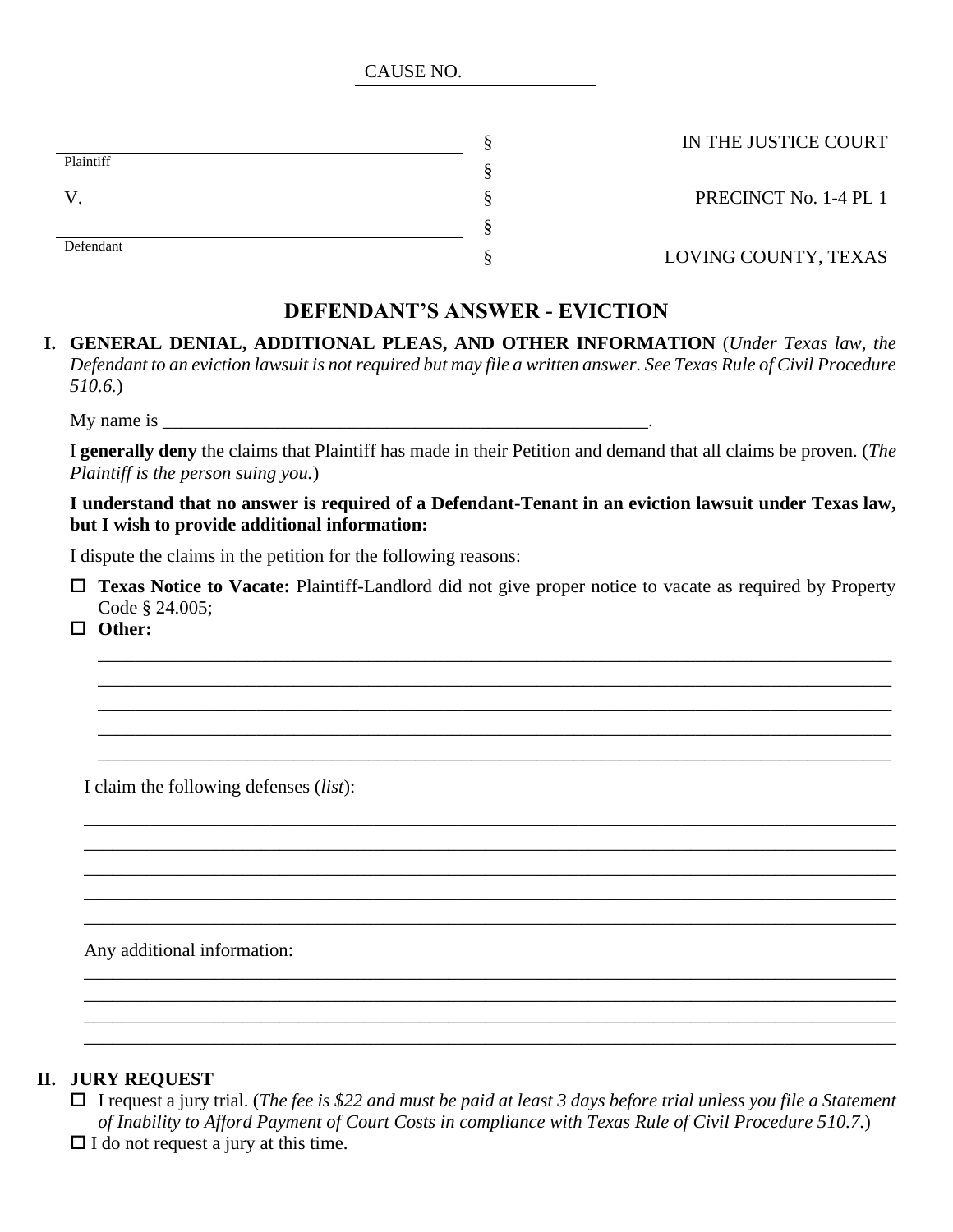**III. SERVICE BY EMAIL** (*Normally, documents in this case are sent by mail. If it is easier for you, you can choose to get some of the documents sent by email. If you choose to get documents by email, you must have an email account where you can receive and look at large documents, and it is important that you check this email account every day. Even if you receive some documents by email, you will still receive some documents about the case by mail or personal service, so you must not ignore any documents from the court or other parties received by mail or personal service.*)

 $\square$  Yes, I would like to receive documents related to this case by email at this email address: \_\_\_\_\_\_\_\_\_\_\_\_\_\_\_\_\_\_\_\_\_\_\_\_\_\_\_\_\_\_\_\_\_\_\_\_\_\_\_\_\_\_\_\_\_\_\_\_\_\_\_\_\_\_\_\_\_\_\_\_\_\_\_\_\_\_\_\_\_\_\_\_\_\_\_\_\_\_\_\_\_\_\_\_\_

 $\Box$  No, I do not want to receive any documents by email.

#### **IV. REMOTE PARTICIPATION**

**Hearing by Phone Call**: (*When a hearing happens by phone call, you will be able to talk to and hear the judge, the Plaintiff, or any witnesses, but you will not be able to see them. Copies of any evidence to be used must be exchanged by the parties and sent to the judge prior to the hearing.)*

 $\Box$  Yes, I am able to have any hearings in this case, except a jury trial, by phone call with the judge and the Plaintiff and understand that I must have a phone to use on the date and time of the hearing.

 $\Box$  No, I am not able to have hearings by phone call.

**Hearing by Video Conference**: (*When a hearing happens by video conference, you can hear, see, and talk to the judge, the Plaintiff, and any witnesses. You will be able to see any evidence presented during the hearing. You will need to have a computer, a smartphone, or tablet that has a camera feature. You will also need access to the internet to be able to have a video conference.)*

- $\Box$  Yes, I am able to have any hearings in this case, except a jury trial, by video conference. I understand that I am responsible for having the equipment and internet access needed to participate in a video conference on the date and time of the hearing.
- $\Box$  No, I am not able to have hearings by video conference.

*NOTE: Your responses in this section do not guarantee that hearings will be held remotely, but rather they help the court know how you are able to participate.*

### **V. RELIEF REQUESTED**

Defendant reserves the right to file an Amended Defendant's Answer with the court to plead other defenses after further investigation and discovery.

Defendant requests that the court enter judgment for Defendant, award Defendant's costs, and for such other and further relief to which Defendant may prove to be justly entitled.

Respectfully submitted,

| <b>Signature of Defendant</b> | Signature of Attorney, if any |  |
|-------------------------------|-------------------------------|--|
| <b>Printed Name:</b>          | <b>Printed Name:</b>          |  |
| Address:                      | Address:                      |  |
| Email:                        | Email:                        |  |
| Telephone:                    | Telephone:                    |  |
| Fax:                          | Fax:                          |  |
|                               | State Bar No.:                |  |